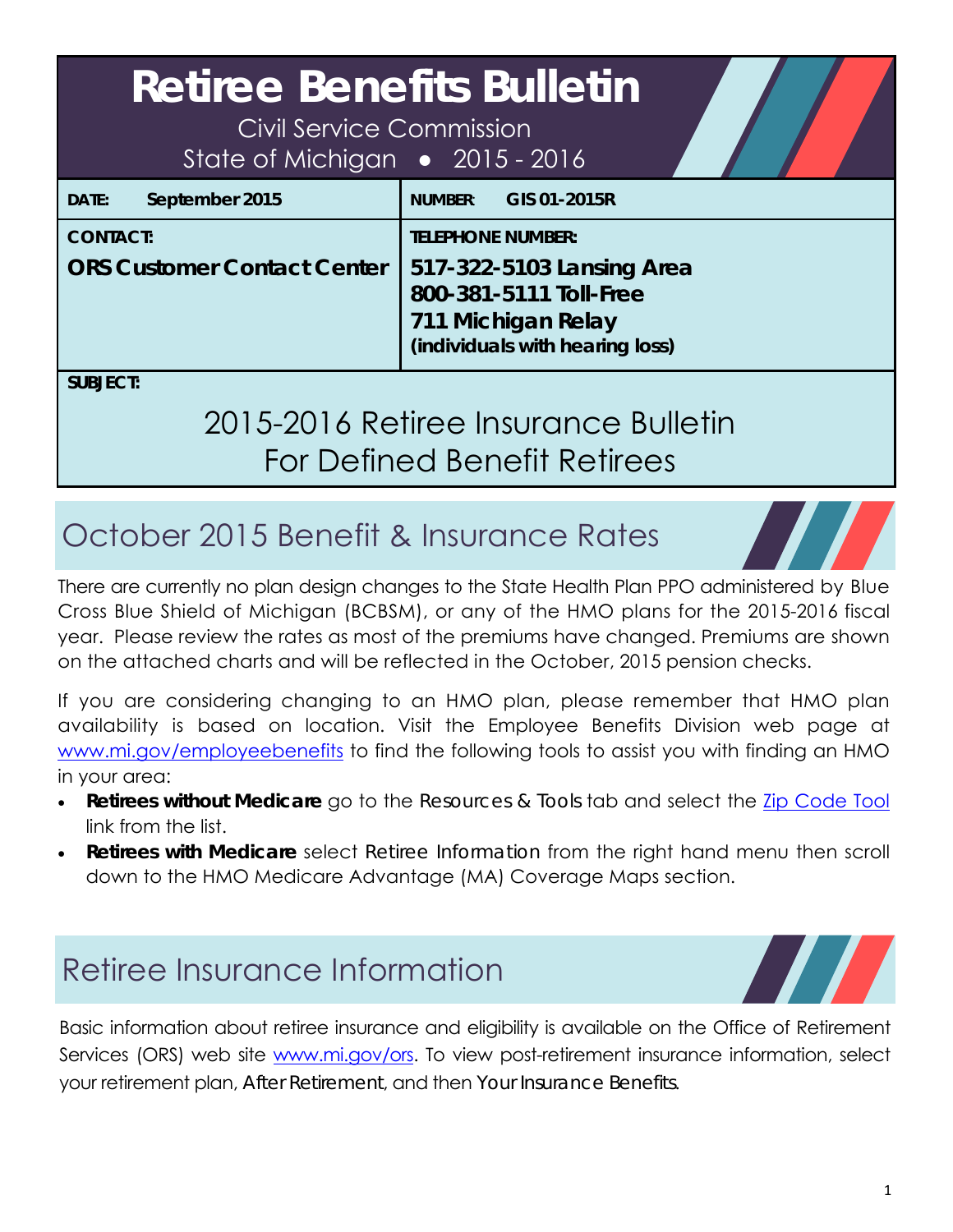# Medicare Eligibility



Once you become Medicare-eligible, your State retiree health care coverage becomes your secondary insurance. Generally, you are automatically enrolled in Medicare Part A and Part B once eligible. If you initially declined Part B at the time you became eligible, you can sign up at your local Social Security office or by calling 800-772-1213.

If you DO NOT ENROLL in Medicare Part B upon becoming eligible, your State Health Plan coverage will be treated as if Medicare coverage was in place. The State Health Plan will not reimburse that portion of an expense normally covered by Medicare Part B. If you become eligible for Medicare prior to age 65, be sure to enroll in Medicare Part A and Part B and enter the Medicare information online by logging in to miAccount at www.mi.gov/orsmiaccount or send the *Insurance Enrollment/Change Request* to the Office of Retirement Services (ORS) to enroll.

**Enrolling and Making Changes for Medicare Eligible at Age 65 -** If you are *already enrolled* in state-sponsored retiree health and prescription drug insurance and you, your spouse, or your dependent(s) become eligible for Medicare at age 65:

 Be sure to enroll in both Medicare Parts A and B two months before turning age 65. Your coverage will automatically change to a Medicare compatible plan when you turn 65. You will be contacted if your provider needs additional information.

If you are *enrolling* in state-sponsored retiree health and prescription drug insurance and you, your spouse, or your dependent(s) are also eligible for Medicare at the time of enrollment:

- Be sure to enroll in both Medicare Parts A and B.
- Submit your completed online insurance enrollment at www.michigan.gov/orsmiaccount (or *Insurance Enrollment/Change Request*) and proofs<sup>1</sup> to ORS by the 15th of the month for your coverage to begin the following month.

**Note:** If your completed insurance enrollment request and proofs are received after the 15th but before the end of the month, your coverage will begin a month later. For example, if you submit your completed insurance enrollment request and proofs on July 25, and intend for insurance coverage to begin August 1, your coverage will begin September 1.

**Enrolling and Making Changes for Medicare Eligible Before Age 65 -** If you are *already enrolled* in state-sponsored retiree health and prescription drug insurance and you, your spouse, or your dependent(s) become eligible for Medicare before age 65:

- Be sure to enroll in both Medicare Parts A and B.
- Enter the Medicare information at www.michigan.gov/orsmiaccount or send the *Insurance Enrollment/Change Request* to the Office of Retirement Services (ORS) to ensure you are enrolled in the correct Medicare plan.

If you are *enrolling* in state-sponsored retiree health and prescription drug insurance and you, your spouse, or your dependent(s) become eligible for Medicare before age 65:

- Be sure to enroll in both Medicare Parts A and B.
- Submit your completed online insurance enrollment at www.michigan.gov/orsmiaccount (or *Insurance Enrollment/Change Request* and proofs to ORS by the 15th of the month for your coverage to begin the following month.

**Note:** If your completed *Insurance Enrollment/Change Request* form and proofs are received after the 15th but before the end of the month, your coverage will begin a month later. For example, if you submit your completed *form* and proofs on July 25, and intend for insurance coverage to begin August 1, your coverage will begin September 1.

<sup>1</sup> Explanation of proofs can be found on Page 3 of the *Insurance Enrollment/Change Request* form. <sup>2</sup>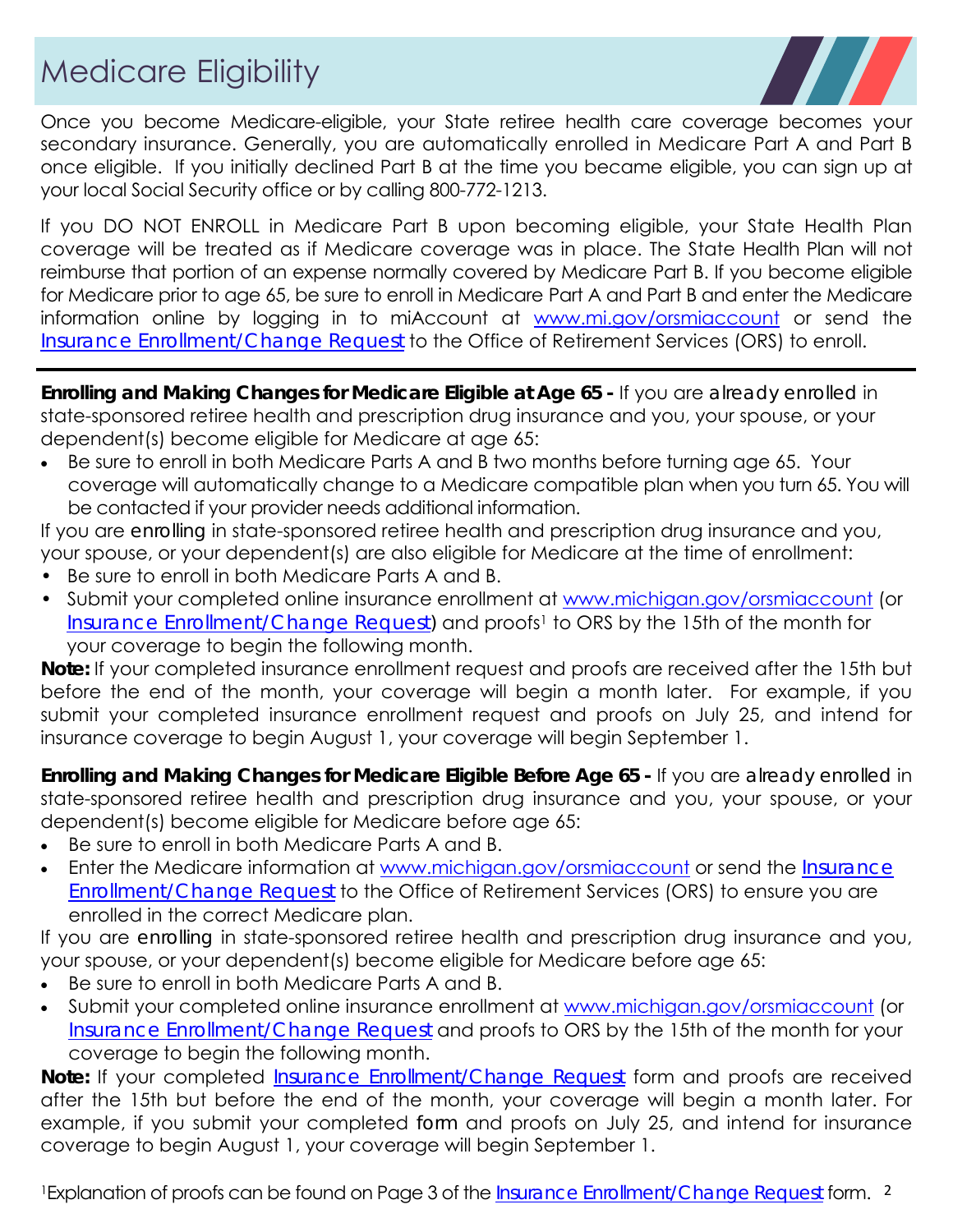### Insurance Enrollments & Change Requests



### **Enrolling and Making Changes**

If you wish to enroll in or make changes to your State health, dental, or vision insurance plans, go to www.michigan.gov/orsmiaccount to log in to your miAccount, or use the *Insurance Enrollment/Change Request* form available on the ORS website at www.michigan.gov/ors. Simply select your retirement system, go to the Forms and Publications page, and print the form. Send the completed form and required proofs<sup>1</sup> to:

> Office of Retirement Services P.O. Box 30171 Lansing, MI 48909

To enroll in or switch to an HMO, refer to the contact information included with this mailing and request the enrollment form directly from the HMO. Send your completed form to ORS along with the *Insurance Enrollment/Change Request* and all required proofs.

### **Enrollment Waiting Period**

As a pension recipient, you are not restricted to an open enrollment window to enroll in or make changes to your insurance plans. New enrollments or changes are normally subject to a **six-month waiting period** from the date ORS receives your enrollment form(s) and all required proofs.

The normal six-month waiting period is **not applied** when you or a dependent has an involuntary loss of other group coverage or a change in your family status (e.g., marriage, death, divorce). If ORS receives your completed insurance enrollment online in miAccount, or a *Insurance Enrollment/Change Request* and HMO enrollment form, if needed, along with proof of your loss of coverage within 30 days of the event, there will be no gap in your coverage.

If you are currently enrolled in an HMO, you must remain in that HMO for six months before switching to the State Health Plan PPO, unless the coverage is no longer available. If coverage is no longer available, you must submit an online insurance enrollment in miAccount or complete and submit an *Insurance Enrollment/Change Request* form and required proofs to ORS.

To switch from one HMO to another HMO, or to change from the State Health Plan PPO to an HMO, there is no six-month waiting period. To process the change, 1) request an application from the HMO 2) return it to ORS, along with 3) an online insurance enrollment in miAccount (or *Insurance Enrollment/Change Request),* and 4) all necessary proofs.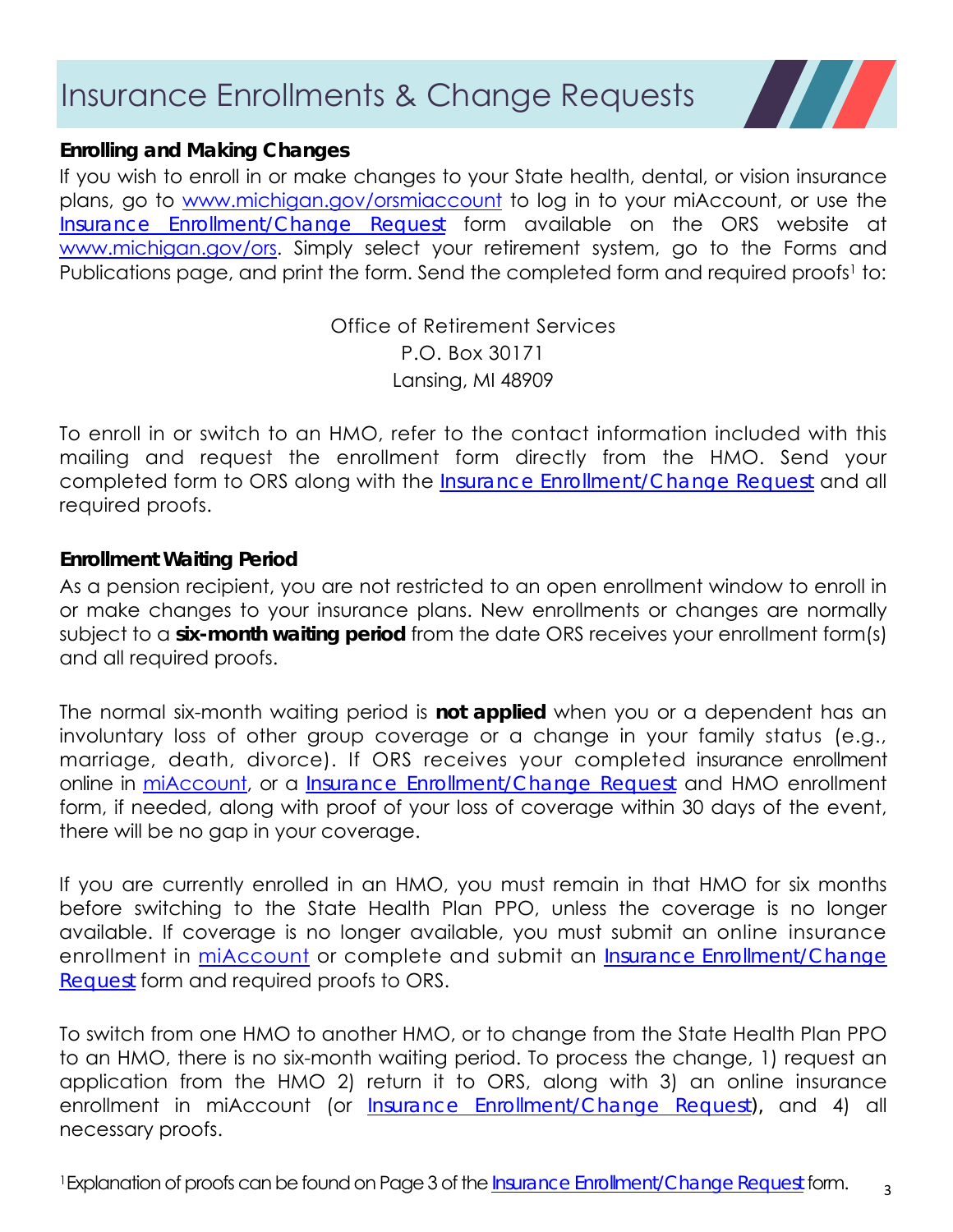# State Health Plan PPO Members

**Durable Medical Equipment, Prosthetics and Orthotics, and Medical Supplies**. Services for you and your dependents are administered through Blue Cross Blue Shield of Michigan (BCBSM). To receive services without any out-of-pocket costs for non-Medicare retirees, you must use a participating BCBSM provider. If services are received from a non-participating provider, you will be responsible for 20% of the approved amount plus the difference between the charge and the BCBSM approved amount. To receive services without any out-of-pocket costs for Medicare retirees, you must seek services from a provider that participates with Medicare.

### **Blue Health Connection.** 800-775-2583

This disease management program provides health educational materials, online health resources, a smoking cessation program, and a 24-Hour Nurse Help Line.

## HMO Members

**Medicare Advantage.** If you have an HMO, regardless of when you, your spouse, or dependent(s) become eligible for Medicare, contact your provider to obtain a Medicare Advantage plan application and submit it to ORS if you wish to remain enrolled in your HMO. If your HMO does not offer a Medicare Advantage plan, or if another HMO's Medicare Advantage plan is not available in your area, you must select the State Health Plan PPO.

### Vision & Dental Plans

There are no plan design changes to the State Retiree Dental Plan administered by Delta Dental of Michigan. Additionally, there will be no plan design changes to the State Retiree Vision Plan administered by Blue Cross Blue Shield of Michigan (BCBSM) in partnership with Vision Service Plan® for the 2015-2016 fiscal year.

Please review the rates as some of the premiums have changed. Premiums shown in the attached charts will be reflected in the October, 2015 pension checks.

For questions contact:

**Office of Retirement Services (ORS)** 

**Lansing Area** 517-322-5103

**Toll-Free** 800-381-5111

**Michigan Relay** 711 (individuals with hearing loss)





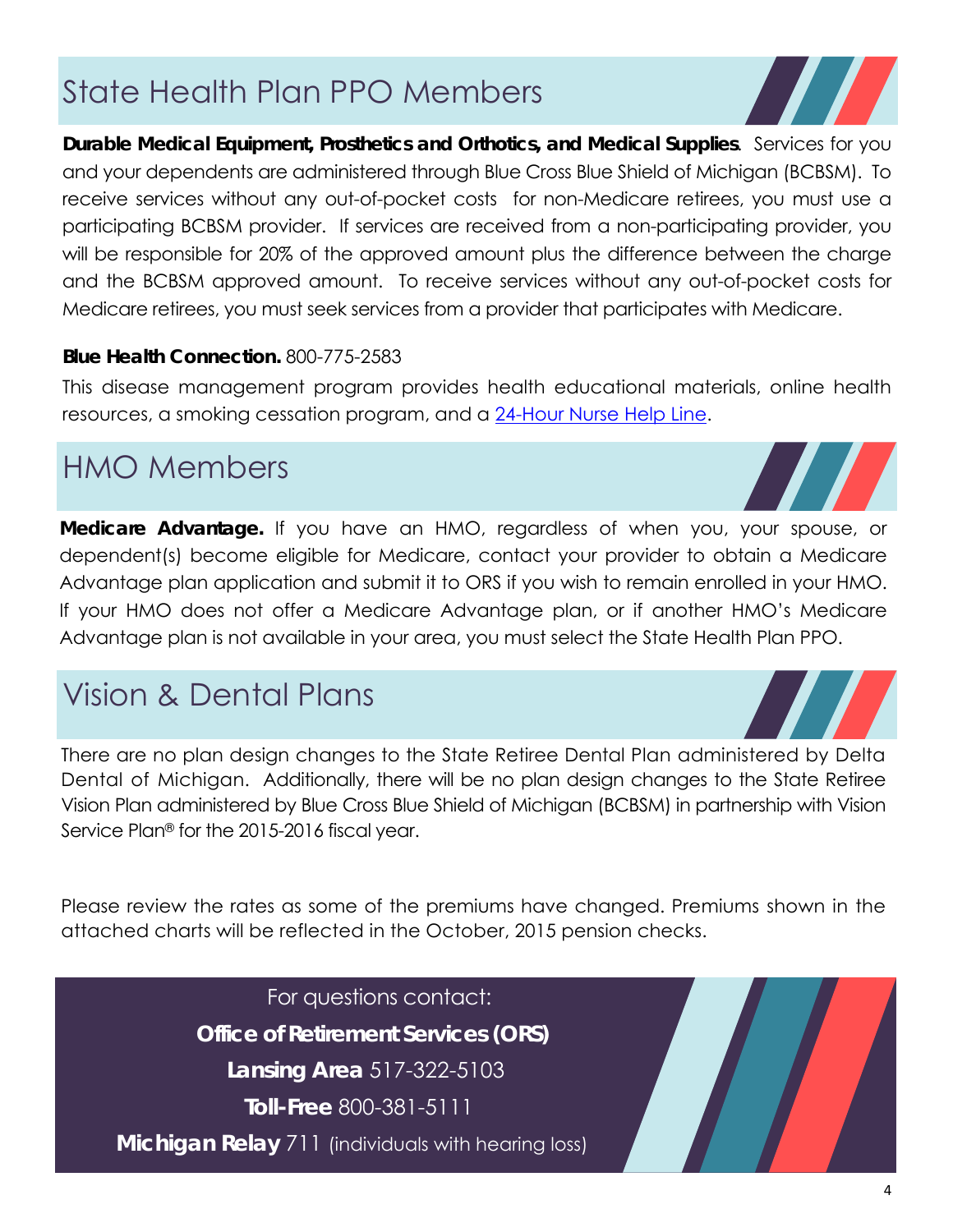# Retiree Provider Information

### State Health Plan PPO

### **STATE HEALTH PLAN PPO**

BCBSM State of Michigan Service Center

(800) 843-4876

www.bcbsm.com/som

**PRESCRIPTION DRUG PROGRAM**

**Non-Medicare Retirees,** MedImpact (877) 403-6034

**TITLE** 

 $\boldsymbol{H}$ 

www.mp.medimpact.com/som

**Medicare Eligible Retirees,** 

Medicare Generation Rx (877) 633-7943

www.medicaregenerationrx.com/som

### **MENTAL HEALTH/SUBSTANCE ABUSE SERVICES**

Magellan Behavioral of Michigan

(866) 503-3158

www.magellanassist.com

| <b>STATE VISION PLAN</b>                      | <b>STATE DENTAL PLAN</b>      |
|-----------------------------------------------|-------------------------------|
| <b>BCBSM State of Michigan Service Center</b> | Delta Dental Plan of Michigan |
| (800) 843-4876                                | (800) 524-0150                |
| www.bcbsm.com/som                             | www.deltadentalmi.com         |

# Health Maintenance Organizations (HMO)

| <b>BLUE CARE NETWORK (BCN)</b> |  |
|--------------------------------|--|
|--------------------------------|--|

(800) 662-6667

www.bcbsm.com/som

**HEALTH ALLIANCE PLAN (HAP)**

(800) 422-4641

www.hap.org

### **HEALTHPLUS**

**(Flint)** (800) 332-9161

**(Saginaw)** (800) 942-8816

www.healthplus.com

### **PHYSICIANS HEALTH PLAN (PHP)**

(517) 364-8500 or (800) 832-9186

www.phpmichigan.com

### **PRIORITY HEALTH**

(800) 446-5674

www.priority-health.com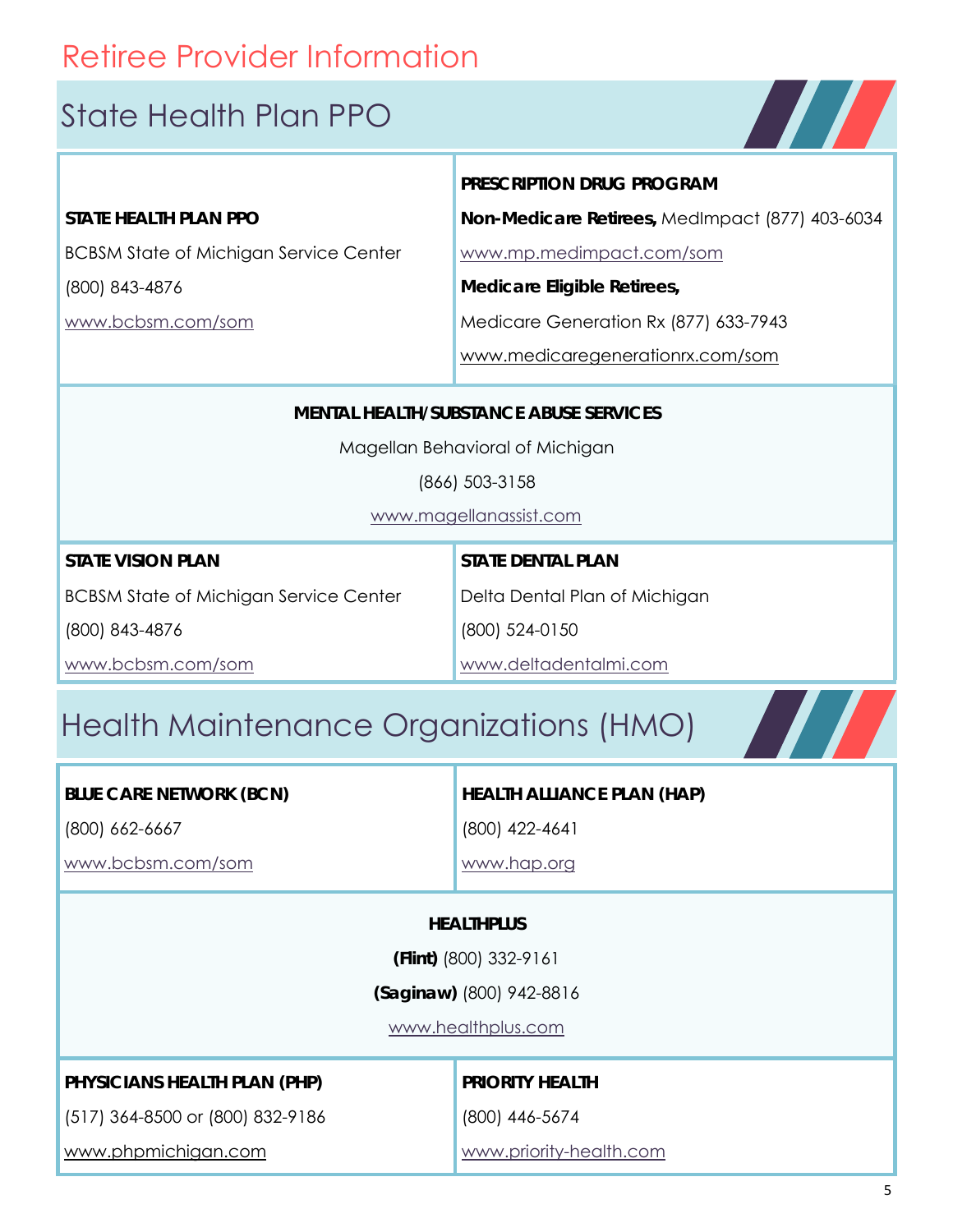### CIVIL SERVICE COMMISSION EMPLOYEE BENEFITS DIVISION **FY 2015-2016 GROUP INSURANCE PREMIUM RATES RETIREMENT - MONTHLY RATES EFFECTIVE OCTOBER 1, 2015**

**Rates apply to retirees under the State's Defined Benefit Retirement Plan and to those who converted from the Defined Benefit Plan to the Defined Contribution plan.**

| Retirees' State Health Plan PPO - Blue Cross Blue Shield of Michigan |    |                          |    |                              |    |                                |    |                                        |  |  |
|----------------------------------------------------------------------|----|--------------------------|----|------------------------------|----|--------------------------------|----|----------------------------------------|--|--|
|                                                                      |    | Retiree<br><b>Share</b>  |    | <b>State</b><br><b>Share</b> |    | <b>MONTHLY</b><br><b>TOTAL</b> |    | <b>Retiree Monthly</b><br><b>COBRA</b> |  |  |
| <b>Without Medicare</b>                                              |    |                          |    |                              |    |                                |    |                                        |  |  |
| Self                                                                 | \$ | 161.56                   |    | 646.26                       | Γ  | 807.82                         | \$ | 823.97                                 |  |  |
| Self and Spouse                                                      | \$ | 323.13                   |    | ,292.50                      |    | 615.63,                        | J  | ,647.94                                |  |  |
| Self and Child(ren)                                                  | \$ | 203.51                   |    | 814.05                       |    | 7.56<br>.01                    | \$ | 1,037.91                               |  |  |
| Self, Spouse and Child(ren)                                          | P  | 374.06                   |    | ,496.22                      | J) | ,870.28                        |    | ,907.68                                |  |  |
| With Medicare (Parts A & B)                                          |    |                          |    |                              |    |                                |    |                                        |  |  |
| Self                                                                 | \$ |                          | \$ | 423.56                       | S  | 423.56                         | \$ | 432.03                                 |  |  |
| Self and Spouse                                                      | \$ |                          | \$ | 847.13                       |    | 847.13                         | S  | 864.07                                 |  |  |
| Self and Child(ren)                                                  | \$ | $\overline{\phantom{a}}$ | \$ | 633.31                       |    | 633.31                         | S  | 645.98                                 |  |  |
| Self, Spouse and Child(ren)                                          | \$ |                          | J  | ,101.82                      |    | ,101.82                        | J  | ,123.85                                |  |  |
| One With Medicare and One Without Medicare                           |    |                          |    |                              |    |                                |    |                                        |  |  |
| Self W/O Medicare & Spouse W/Medicare                                | \$ | -                        | ₹  | .231.37                      |    | .231.37                        | S  | ,256.00                                |  |  |
| Self W/ Medicare & Spouse W/O Medicare                               | \$ | $\overline{\phantom{0}}$ | \$ | .231.37                      |    | .231.37                        | \$ | 7256.00                                |  |  |
| Self W/O Medicare & Spouse W/Medicare & Child (ren)                  | \$ | -                        | \$ | .486.05                      |    | ,486.05                        | \$ | 515.77, ا                              |  |  |
| Self W/ Medicare & Spouse W/O Medicare & Child(ren)                  | \$ |                          |    | ,486.05                      |    | ,486.05                        |    | ,515.77                                |  |  |

| <b>Retirees' State Dental Plan</b> |                         |                              |                                |                                        |
|------------------------------------|-------------------------|------------------------------|--------------------------------|----------------------------------------|
|                                    | Retiree<br><b>Share</b> | <b>State</b><br><b>Share</b> | <b>MONTHLY</b><br><b>TOTAL</b> | <b>Retiree Monthly</b><br><b>COBRA</b> |
| Self                               | 4.67                    | 42.04                        | 46./                           | 47.64                                  |
| Self and Spouse                    | 8.5                     | /6.60                        | 85.I                           | 86.81                                  |
| Self and Child(ren)                | 10.40                   | 93.56                        | 103.96                         | 106.04                                 |
| Self, Spouse and Child(ren)        | 4.24                    | 28.                          | 42.3/                          | 45.22                                  |

| <b>Retirees' State Vision Plan</b> |                         |                              |                                |                                        |
|------------------------------------|-------------------------|------------------------------|--------------------------------|----------------------------------------|
|                                    | Retiree<br><b>Share</b> | <b>State</b><br><b>Share</b> | <b>MONTHLY</b><br><b>TOTAL</b> | <b>Retiree Monthly</b><br><b>COBRA</b> |
| Self                               | 0.54                    | 4.8/                         | 5.41                           | 5.52                                   |
| Self and Spouse                    | 0.88                    | '.93                         | 8.81                           | 8.98                                   |
| Self and Child(ren)                | .23                     | .UY                          | 2.32                           | 12.56                                  |
| [Self, Spouse and Child(ren)       | ،∂.                     | 14.14                        |                                | 6.02                                   |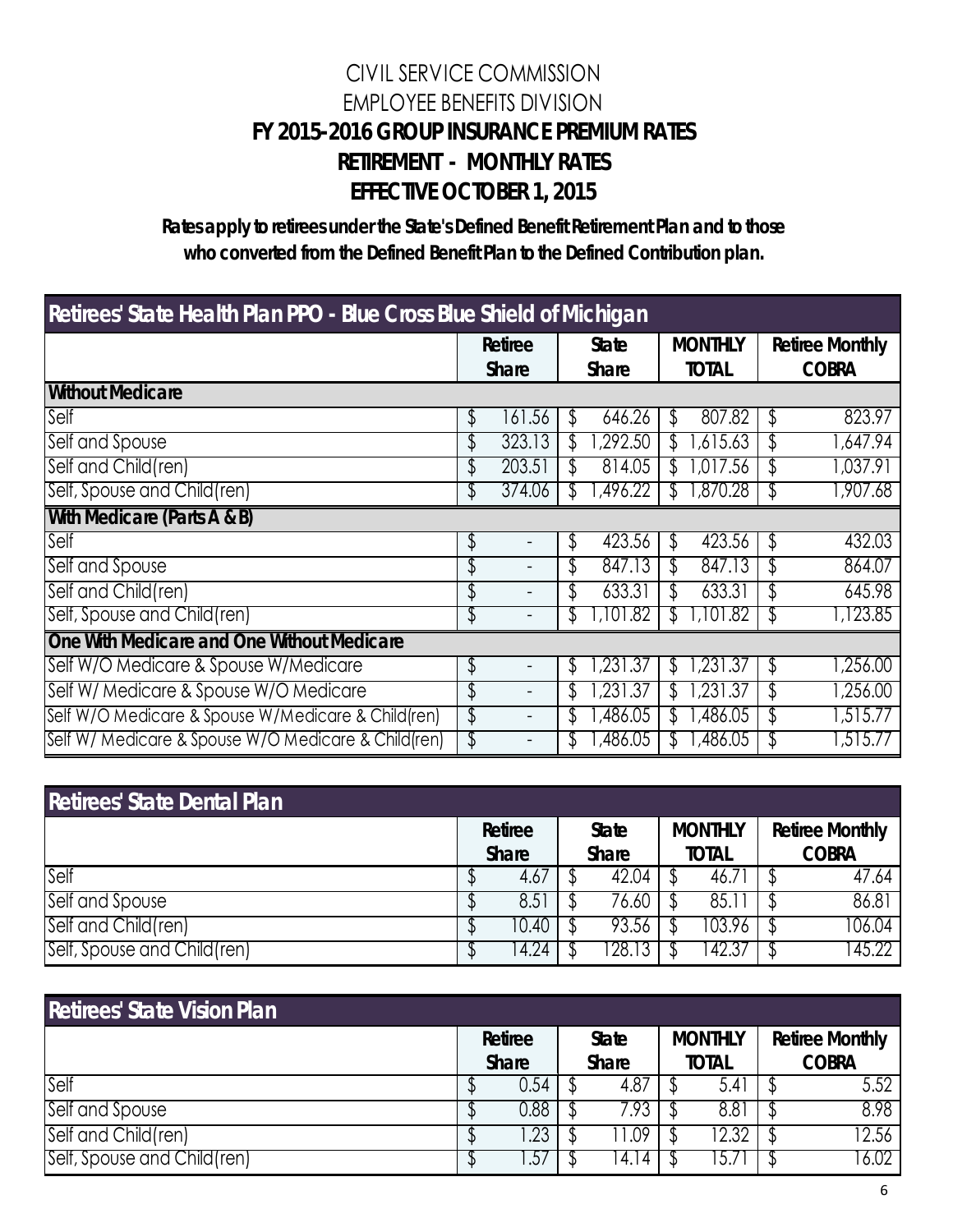| <b>Blue Care Network</b>                             |              |              |                        |              |                |    |                        |
|------------------------------------------------------|--------------|--------------|------------------------|--------------|----------------|----|------------------------|
|                                                      | Retiree      |              | <b>State</b>           |              | <b>MONTHLY</b> |    | <b>Retiree Monthly</b> |
|                                                      | <b>Share</b> | <b>Share</b> |                        | <b>TOTAL</b> |                |    | <b>COBRA</b>           |
| <b>Without Medicare</b>                              |              |              |                        |              |                |    |                        |
| Self                                                 | \$<br>325.10 | \$           | 646.26                 | ď.           | 971.36         | \$ | 990.79                 |
| Self and Spouse                                      | \$<br>650.21 | ď.           | $\sqrt{292.50}$        |              | .942.7         | \$ | ,981.56                |
| Self and Child(ren)                                  | \$<br>409.86 | J)           | 814.05                 |              | .223.91        | \$ | ,248.39                |
| Self, Spouse and Child(ren)                          | \$<br>757.32 | T            | ,496.22                | Υ.           | 2,253.54       |    | 2,298.61               |
| With Medicare (Parts A & B)                          |              |              |                        |              |                |    |                        |
| Self                                                 | \$<br>42.15  | \$           | 238.83                 | \$           | 280.98         | \$ | 286.60                 |
| Self and Spouse                                      | \$<br>84.29  | \$           | 477.67                 | \$           | 561.96         | \$ | 573.20                 |
| Self and Child(ren)                                  | \$<br>80.03  | \$           | 453.50                 |              | 533.53         | \$ | 544.20                 |
| Self, Spouse and Child(ren)                          | \$<br>122.18 | J            | 692.33                 | T            | 814.51         | Φ  | 830.80                 |
| One With Medicare and One Without Medicare           |              |              |                        |              |                |    |                        |
| Self W/O Medicare & Spouse W/Medicare                | \$<br>187.85 | γ            | .064.49                | \$           | ,252.34        | \$ | ,277.39                |
| Self W/ Medicare & Spouse W/O Medicare               | \$<br>187.85 | Ψ,           | .064.49                | Ψ,           | ,252.34        | \$ | ,277.39                |
| Self W/O Medicare & Spouse W/Medicare & Child (ren)  | \$<br>225.73 | ď.           | .279.16                |              | ,504.89        | \$ | 1,534.99               |
| Self W/ Medicare & Spouse W/O Medicare & Child (ren) | \$<br>225.73 |              | ,279.1<br><sup>0</sup> |              | ,504.89        | P  | 534.99.                |

| <b>Health Alliance Plan</b>                         |                         |                              |          |    |                                |    |                                        |
|-----------------------------------------------------|-------------------------|------------------------------|----------|----|--------------------------------|----|----------------------------------------|
|                                                     | Retiree<br><b>Share</b> | <b>State</b><br><b>Share</b> |          |    | <b>MONTHLY</b><br><b>TOTAL</b> |    | <b>Retiree Monthly</b><br><b>COBRA</b> |
| <b>Without Medicare</b>                             |                         |                              |          |    |                                |    |                                        |
| Self                                                | \$<br>407.29            | J                            | 646.26   | \$ | 053.55                         | \$ | 1,074.62                               |
| Self and Spouse                                     | \$<br>814.60            |                              | ,292.50  |    | 2,107.10                       | \$ | 2,149.24                               |
| Self and Child(ren)                                 | 513.45                  |                              | 814.05   |    | ,327.50                        | \$ | 1,354.05                               |
| Self, Spouse and Child(ren)                         | 948.01                  |                              | ,496.22  | .ħ | 2,444.23                       |    | 2,493.11                               |
| With Medicare (Parts A & B)                         |                         |                              |          |    |                                |    |                                        |
| Self                                                | \$<br>58.62             | \$                           | 332.17   | \$ | 390.79                         | \$ | 398.61                                 |
| Self and Spouse                                     | \$<br>117.24            | \$                           | 664.35   | S  | 781.59                         | \$ | 797.22                                 |
| Self and Child(ren)                                 | 99.71                   | T                            | 565.04   |    | 664.75                         | \$ | 678.05                                 |
| Self, Spouse and Child(ren)                         | \$<br>158.33            | T                            | 897.21   | Ψ, | ,055.54                        | ₹  | ,076.65                                |
| One With Medicare and One Without Medicare          |                         |                              |          |    |                                |    |                                        |
| Self W/O Medicare & Spouse W/Medicare               | \$<br>216.65            |                              | .227.69  | ₩  | ,444.34                        | \$ | 1,473.23                               |
| Self W/ Medicare & Spouse W/O Medicare              | \$<br>216.65            |                              | ,227.69  | 7  | ,444.34                        | \$ | 1,473.23                               |
| Self W/O Medicare & Spouse W/Medicare & Child (ren) | \$<br>257.74            | J                            | ,460.56  | ᡈ  | ,718.30                        | \$ | 1,752.67                               |
| Self W/ Medicare & Spouse W/O Medicare & Child(ren) | \$<br>295.43            |                              | 1,486.05 | \$ | 1,781.48                       | \$ | 1,817.11                               |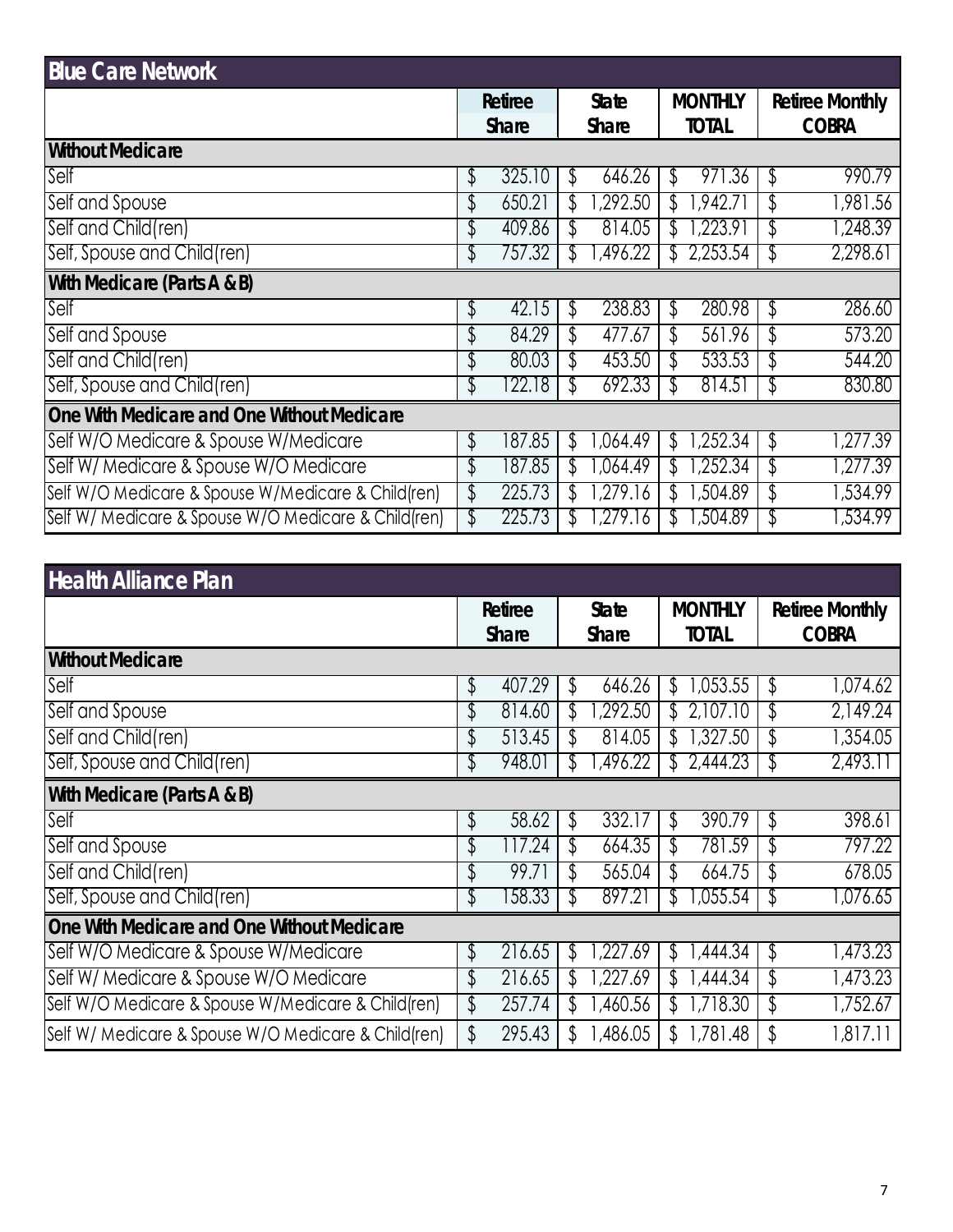| <b>HealthPlus</b>                                   |    |              |              |                 |                |                     |    |                        |
|-----------------------------------------------------|----|--------------|--------------|-----------------|----------------|---------------------|----|------------------------|
|                                                     |    | Retiree      | <b>State</b> |                 | <b>MONTHLY</b> |                     |    | <b>Retiree Monthly</b> |
|                                                     |    | <b>Share</b> | Share        |                 |                | <b>TOTAL</b>        |    | <b>COBRA</b>           |
| <b>Without Medicare</b>                             |    |              |              |                 |                |                     |    |                        |
| Self                                                | \$ | 332.32       |              | 646.26          | Ֆ              | 978.58              | \$ | 998.15                 |
| Self and Spouse                                     | ⊅  | 664.65       |              | $\sqrt{292.50}$ | ה.             | .957.15             | \$ | ,996.29                |
| Self and Child(ren)                                 | \$ | 418.96       |              | 814.05          |                | .233.01             | \$ | ,257.67                |
| Self, Spouse and Child(ren)                         | J  | 774.08       |              | ,496.22         |                | 2,270.30            |    | 2,315.71               |
| With Medicare (Parts A & B)                         |    |              |              |                 |                |                     |    |                        |
| Self                                                | \$ | 44.32        | S            | 251.13          | S              | 295.45              | \$ | 301.36                 |
| Self and Spouse                                     | \$ | 88.63        | Γ            | 502.27          | \$             | 590.90              | \$ | 602.72                 |
| Self and Child(ren)                                 | Φ  | 97.50        | T            | 552.49          | \$             | $\overline{649.99}$ | \$ | 662.99                 |
| Self, Spouse and Child(ren)                         | ⊅  | 141.82       |              | 803.62          | ٦.             | 945.44              | J  | 964.35                 |
| One With Medicare and One Without Medicare          |    |              |              |                 |                |                     |    |                        |
| Self W/O Medicare & Spouse W/Medicare               | \$ | 191.10       | J            | ,082.93         | S              | .274.03             | \$ | ,299.51                |
| Self W/ Medicare & Spouse W/O Medicare              | \$ | 191.10       |              | ,082.93         | ß.             | ,274.03             | \$ | ,299.51                |
| Self W/O Medicare & Spouse W/Medicare & Child(ren)  | \$ | 244.29       |              | ,384.28         | ٦.             | 628.57,             | \$ | .661.14                |
| Self W/ Medicare & Spouse W/O Medicare & Child(ren) |    | 244.29       |              | ,384.28         |                | ,628.57             |    | .661.14                |

| <b>PHP</b>                                                                                                      |   |          |    |              |    |                       |                        |
|-----------------------------------------------------------------------------------------------------------------|---|----------|----|--------------|----|-----------------------|------------------------|
|                                                                                                                 |   | Retiree  |    | <b>State</b> |    | <b>MONTHLY</b>        | <b>Retiree Monthly</b> |
| Without Medicare (This HMO is not available to retirees who are Medicare eligible or to retirees with Medicare- |   | Share    |    | <b>Share</b> |    | <b>TOTAL</b>          | <b>COBRA</b>           |
| eligible dependents.)<br>Self                                                                                   |   |          |    |              |    |                       |                        |
|                                                                                                                 |   | 532.12   |    | 646.26       |    | 178.38. ا             | ,201.95                |
| Self and Spouse                                                                                                 | ħ | 1,064.25 |    | 1,292.50     | Æ. | $\overline{2,356.75}$ | 2,403.89               |
| Self and Child(ren)                                                                                             |   | 670.25   |    | 814.05       |    | .484.30               | 1.513.99               |
| Self, Spouse and Child(ren)                                                                                     |   | .232.08  | .D | .496.22      |    | 2,728.30              | 2.782.87               |

| <b>Priority Health Plan</b>                         |               |    |              |                |                        |    |                        |
|-----------------------------------------------------|---------------|----|--------------|----------------|------------------------|----|------------------------|
|                                                     | Retiree       |    | <b>State</b> | <b>MONTHLY</b> |                        |    | <b>Retiree Monthly</b> |
|                                                     | <b>Share</b>  |    | <b>Share</b> |                | <b>TOTAL</b>           |    | <b>COBRA</b>           |
| <b>Without Medicare</b>                             |               |    |              |                |                        |    |                        |
| Self                                                | \$<br>440.50  | S  | 646.26       | S.             | ,086.76                | \$ | 1,108.50               |
| Self and Spouse                                     | 878.85        | J  | ,292.50      |                | $\mathord{\text{.35}}$ | \$ | 2,214.78               |
| Self and Child(ren)                                 | 553.85        | J  | 814.05       |                | ,367.90                | \$ | 1,395.26               |
| Self, Spouse and Child(ren)                         | \$<br>,022.45 | J  | ,496.22      | Τ.             | 2,518.67               | ₽  | 2,569.04               |
| With Medicare (Parts A & B)                         |               |    |              |                |                        |    |                        |
| Self                                                | \$<br>117.99  | \$ | 423.56       | \$             | 541.55                 | \$ | 552.38                 |
| Self and Spouse                                     | \$<br>235.97  | \$ | 847.13       | \$             | ,083.10                | \$ | 1,104.76               |
| Self and Child(ren)                                 | \$<br>392.99  | \$ | 633.31       | \$.            | ,026.30                | \$ | 1,046.83               |
| Self, Spouse and Child(ren)                         | \$<br>466.03  | \$ | 1,101.82     | S              | 567.85/                | \$ | 1,599.21               |
| One With Medicare and One Without Medicare          |               |    |              |                |                        |    |                        |
| Self W/O Medicare & Spouse W/Medicare               | \$<br>189.02  | \$ | 1,071.11     | \$             | ,260.13                | \$ | 1,285.33               |
| Self W/ Medicare & Spouse W/O Medicare              | \$<br>189.02  | \$ | 1,071.11     | S              | 260.13                 | \$ | 1,285.33               |
| Self W/O Medicare & Spouse W/Medicare & Child(ren)  | \$<br>261.73  | \$ | 1,483.15     | \$             | 1,744.88               | \$ | 1,779.78               |
| Self W/ Medicare & Spouse W/O Medicare & Child(ren) | \$<br>261.73  | \$ | 1,483.15     | \$.            | 744.88                 | \$ | 1,779.78               |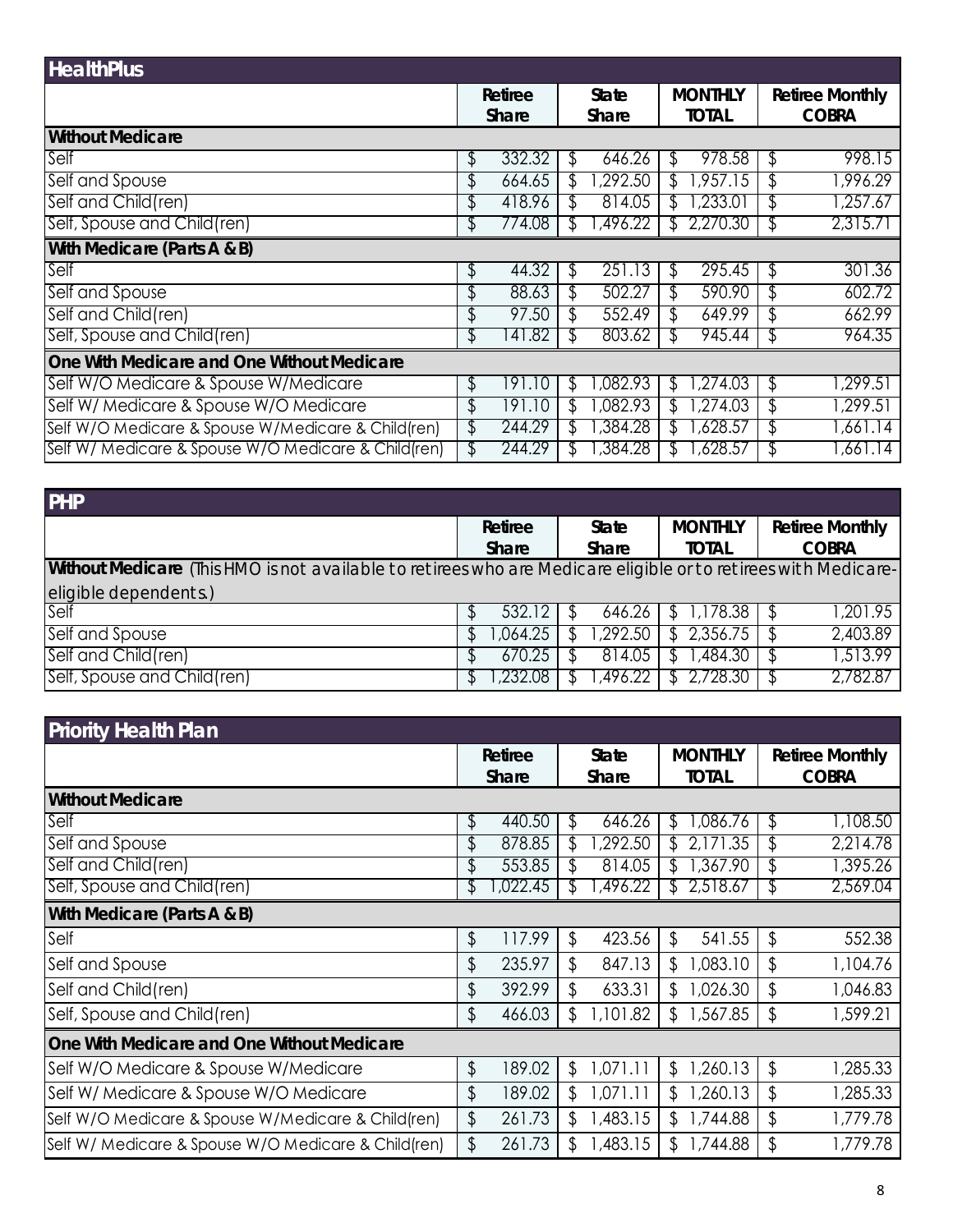The State of Michigan is required under the Consolidated Omnibus Budget Reconciliation Act (COBRA) to provide notice to all retirees, their spouses, and their dependent children regarding each dependent's rights to continue state-sponsored group insurances when coverage would otherwise end.

#### **Retain for Future Reference**

This notice has important information about your right to continue your health care coverage in the State of Michigan's group Health, Dental, and Vision plans (Plans), as well as other health coverage options that may be available to you, including coverage through the Health Insurance Marketplace at [www.HealthCare.gov](http://www.healthcare.gov/) or call 1-800-318-2596. This notice informs you of the qualifying events and notification requirements for continuation of benefits available to retirees' spouses and dependent children (qualified beneficiaries) under COBRA. This general notice does not fully describe COBRA or the Plans. More complete information is available from the Plans' administrator and in the summary plan descriptions.

#### **When is COBRA continuation coverage available?**

The state will offer COBRA continuation coverage to qualified beneficiaries only after the Office of Retirement Services (ORS) has been notified that a **qualifying event** has occurred. The **spouse** of a retiree will lose coverage under the state-sponsored group insurances because of the death of the retiree if survivor coverage was not chosen or because of divorce or legal separation. A **dependent child** will lose state-sponsored group insurance coverage:

- upon the retiree's death, if survivor coverage was not chosen,
- $\bullet$  on their 19<sup>th</sup> birthday, unless enrolled at least half-time in an accredited educational institution,
- when they graduate, stop attending school, or are no longer dependent on the retiree for support,
- when they marry or,
- at the end of the month the child turns 26 years old.

The retiree or affected qualifying beneficiary must inform the State of Michigan, Office of Retirement Services (ORS), within 30 days of a qualifying event. If an event occurs, call (800) 381-5111 or (517) 322-5103. ORS staff will send the affected individual an application to continue group insurance coverages (Form CS-1820).

**If the retiree or affected family member does not notify ORS within 60 days of the date of one of the above-listed events, any rights to continuation of insurances will be forfeited. If ORS is not notified within 60 days of a qualifying event and any claims incurred after the date of the event are paid erroneously, the ineligible individual will be required to reimburse the state for any such paid claims, plus premiums paid by the state.** 

Individuals entitled to COBRA continuation coverage will be eligible to continue only the Plans under which they were covered the day before the qualifying event. These coverages may continue for 36 months under the provisions of the Federal COBRA law if the affected individual timely pays the full premium plus a 2% administrative fee directly to the state.

#### **Type of Coverage; Premium Payments**

A spouse or dependent child who is not covered under state-sponsored insurances on the day before the qualifying event is generally not entitled to COBRA coverage except where there is no coverage because it was eliminated in anticipation of a qualifying event like divorce. If the ex-spouse notifies the Office of